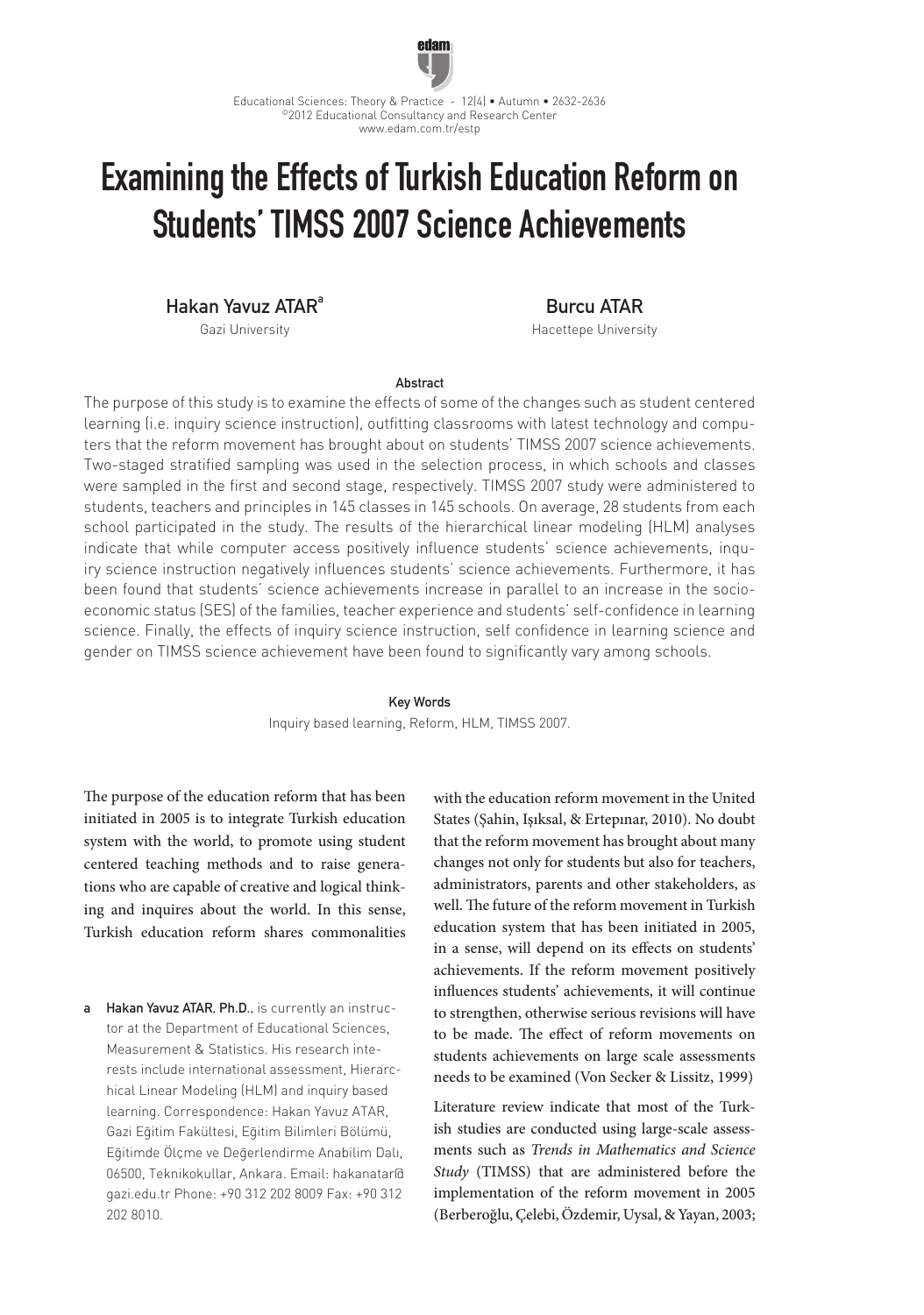Ceylan & Berberoğlu 2007; Özdemir, 2003; Uzun & Öğretmen, 2010; Yayan & Berberoğlu, 2004). Some studies used *Programme for International Student Assessment* (PISA) data to examine the factors that affect Turkish students' achievements (Anıl, 2009; Demir & Kılıç 2010; Yılmaz, 2009). In addition, many of these studies used mathematics achievement as outcome variable (Akyüz, 2006; Atar, 2011; Sevgi, 2009; Yıldırım, 2006). The purpose of this study is to examine the effects of some of the changes such as student centered learning (i.e. inquiry science instruction), outfitting classrooms with latest technology and computers that the reform movement has brought about on students' TIMSS 2007 science achievements.

## **Inquiry Based Science Instruction**

Education reform in Turkey aimed to bring fundamental changes in classroom practice including transitioning of instruction from teacher centered to student centered. In student centered learning, students play an active role in their learning, by planning their own investigations, questioning, working in groups and learning from each other (Anderson, 1997). In student centered learning teachers serve as a guide rather than a knowledge dispenser.

In science education, inquiry is used to describe a teaching method (i.e. inquiry teaching), a learning method (i.e. inquiry learning) and a way of doing science (i.e. inquiry science) (Anderson, 2002). American National Research Council (NRC, 1996) describes inquiry science as follows:

*Inquiry is a multi-faceted activity that involves making observations, posing questions, examining books and other sources of information to see what is already known; planning investigations; reviewing what is already known in light of experimental evidence; using tools to gather, analyze, and interpret data; proposing answers, explanations, and predictions; and communicating the results. Inquiry requires identification of assumptions, use of critical and logical thinking and consideration of alternative explanations (p. 23).*

Examination of Turkish science education literature indicates that the number of studies conducted on inquiry science is very limited. Many of these studies focus on teachers' views and beliefs about inquiry science. As an example, Şahin et al. (2010) administered the Teacher Beliefs towards Teaching Pedagogies scale to 197 teachers and found that teachers believed that inquiry science teaching would positively influence the development of students' inquiry skills and facilitate their understanding of science.

There exist many studies abroad that investigate the influence of inquiry science on students' science achievements (Leung, Yung, & Tso, 2005; Von Secker, 2002, 2004; Von Secker & Lissitz, 1999). For instance, using American National Education Longitudinal Study (NELS) data, Von Secker (2002) examined the effect of inquiry science instruction on students' achievement and how this effect was mediated by race, gender, and socioeconomic status. She found that inquiry science instruction positively influenced students' achievements. She also found that the effect of inquiry science instruction differed based on students' SES levels. Leung et al. found similar findings. Non-random selection of the teachers in Von Secker's study was one of the limitations of the study.

#### **TIMSS and PISA Studies**

In order to determine the effects of the reform movement initiated in 2005 on Turkish education system, the results of international assessment programs such as TIMSS and PISA administered after 2005 are needed to be examined. However, review of the literature indicates that majority of the researchers, who studied TIMSS, used TIMSS 1999 data in their study (Akyüz, 2006; Berberoğlu et al., 2003; Ceylan & Berberoğlu, 2007; Uzun & Öğretmen, 2010; Yıldırım, 2006). Using structural equation modeling (SEM) these studies identified SES, student centered learning, parents' education level, student confidence in learning and attitudes towards science as factors that effected student achievements. Specifically, student centered instruction have been found to negatively influence Turkish students' science achievements at TIMSS (Berberoğlu et al.; Ceylan & Berberoglu). According to the authors the reason for this might be the quality of student centered instructions. The authors did not think that teachers were ready to put student centered instruction into practice correctly. On the other hand, in some other developing countries such as Jordan, student centered instruction have been found to positively influence students' science achievements (Sabah & Hammouri, 2010).

Studies examining Turkish PISA data indicate that student achievements have been found to vary based on geographic regions (Anıl, 2009). Student achievements in eastern and southeastern regions of Turkey have been found to be lower than that of the western region. In Anıl's study, fathers' educa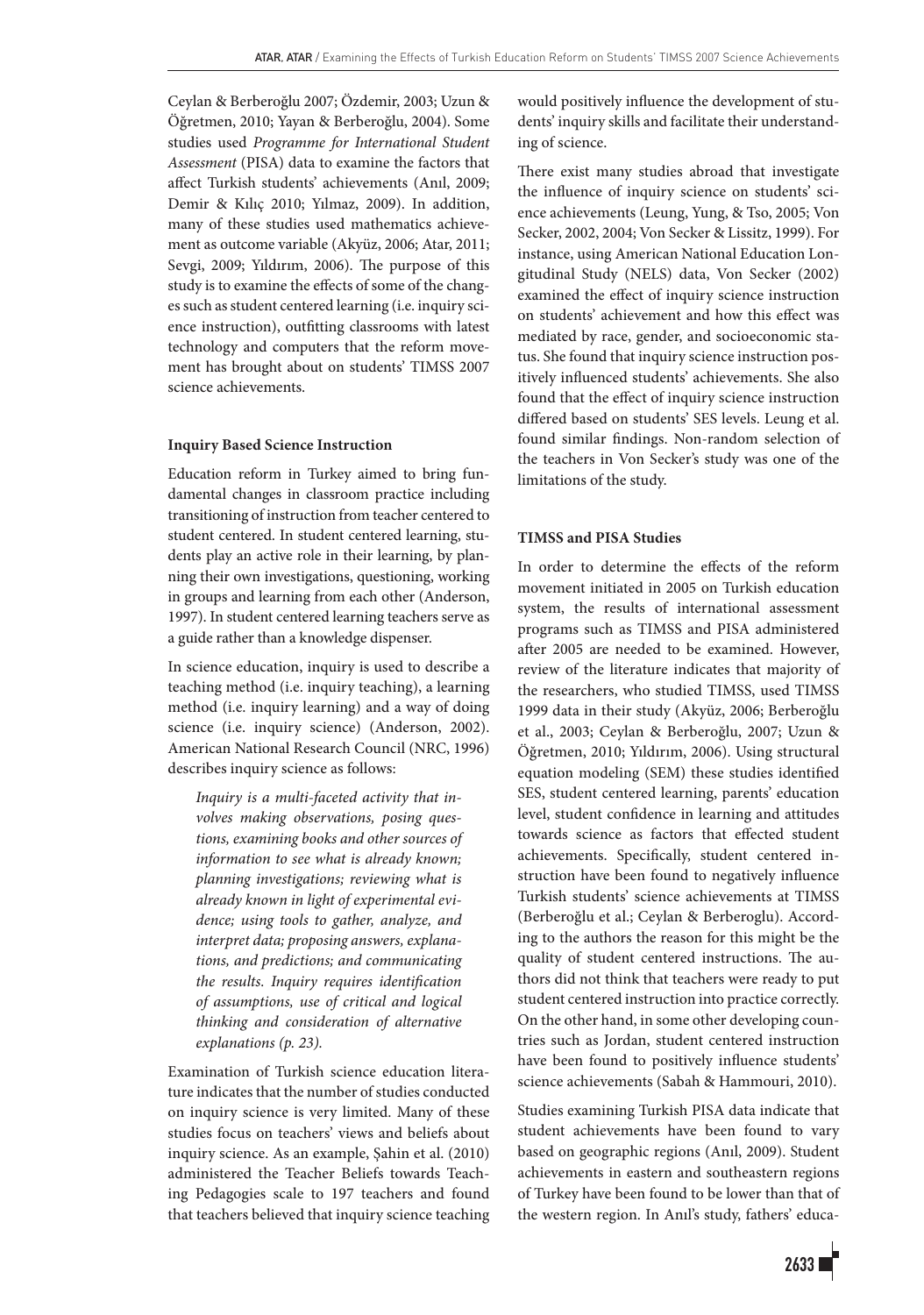tional level has been found to be the best predictor of students PISA science achievements. In another study, Yılmaz (2009) found that students PISA science achievement negatively affected by the number of activities in the classroom.

Finally, studies on TIMSS and PISA data show that factors effecting student achievements differ from one country to another (Papanastasiou & Zembylas, 2004; Shen & Pedulla, 2000; Wilkins, 2004; Yılmaz, 2009) and from one subject area to another (Sabah & Hammouri, 2010). The reason might the difference between the social, cultural backgrounds and, development levels of the countries.

#### **Method**

## **Trends in International Mathematics and Science Study (TIMSS)**

Eight grade Turkish students' survey data and science achievement scores on Trends in International Mathematics and Science Study (TIMSS) have been used in this study. TIMSS is one of the projects administered by International Association for the Evaluation of Educational Assessment (IEA). TIMSS is conducted on a four year cycle since 1995. TIMSS content and tested grade levels have gone through several changes since its inception. While TIMSS were administered to 4, 5, 7 and 8 graders in 1995, only 8 graders were tested in 1999. However, beginning in 2003 it was decided TIMSS to be administered only at 4th and 8th grade levels. Turkey participated in the TIMSS study first in 1999 and second in 2007 only at 8<sup>th</sup> grade levels.

#### **Sample**

TIMSS 2007 study was administered to students, teachers and principals in 145 classes in 145 schools. On average, 28 students from each school participated in the study. Two-staged stratified sampling was used in the selection process, in which schools and classes were sampled in the first and second stage, respectively. School sizes were taken into consideration before selecting schools via systematic random sampling (Joncas, 2011). However, no weighing was applied in the selection of classes within a school.

### **Data Analysis**

Hierarchical Linear Modeling (HLM) analysis was used in the analysis of data. HLM is a suitable analysis method particularly in survey research design where multistage sampling is used. HLM analysis is preferred to classical simple regression analysis violations of independence and homoscedasticity assumptions in multistage sampling cause simple regression analysis to underestimate the standard errors and therefore leads to a higher probability of rejection of a null hypothesis (Hox, 2002; Raudenbush & Bryk, 2002). HLM analysis, on the other hand, reduces bias by adjusting the calculated standard errors. Data in the study was analyzed using three HLM models: 1) One-Way ANOVA with Random Effects Model; 2) Random-Coefficients Regression Model and 3) Intercepts-and-Slopesas-Outcomes Model. All variables but gender were included in the Level 1 and Level 2 analysis as standardized composite scores (Comrey & Lee, 2007) calculated through principal component analysis.

in dealing with data in nested structure because

#### **Results**

#### **One-Way ANOVA with Random Effects Model**

Students overall average science achievement score are found to be 449.42 with a standard error of 5.05. Also, students' overall science achievement has been found to significantly vary among schools (*p*< 0.001). Within school variability and between schools variability has been estimated to be 5636.57 and 2415.16, respectively. Intraclass correlation is calculated as 0.30, which indicates that 30% of variability in science scores is due to differences in mean school science achievement and that remaining 70% due to individual differences.

#### **Random-Coefficients Regression Model**

Gender, socioeconomic status (SES), self confidence and inquiry based learning variables are added in the random-coefficients regression model in order to explain the individual differences in the variability of students' science achievement scores. At level 1, gender-science achievement, SES-science achievement, self confidence-science achievement, inquiry based learning-science achievements slope coefficients (ϒ) are estimated to be 7.50, 22.48, 32.16, -15.11, respectively. Corresponding p values  $(p<0.05)$  indicate that the average effect of these variables on science achievement are statistically significant. Effect sizes are found to be 0.10, 030, 0.43 and -0.20, respectively. Effect size of 0.10, for instance, means that male students' science achievements are 0.10 standard deviation higher than that of females.

Adding gender, socioeconomic status (SES), self confidence and inquiry based learning variables into level-1 HLM analysis reduced within-school variability from 5636.57 to 4328.57, which in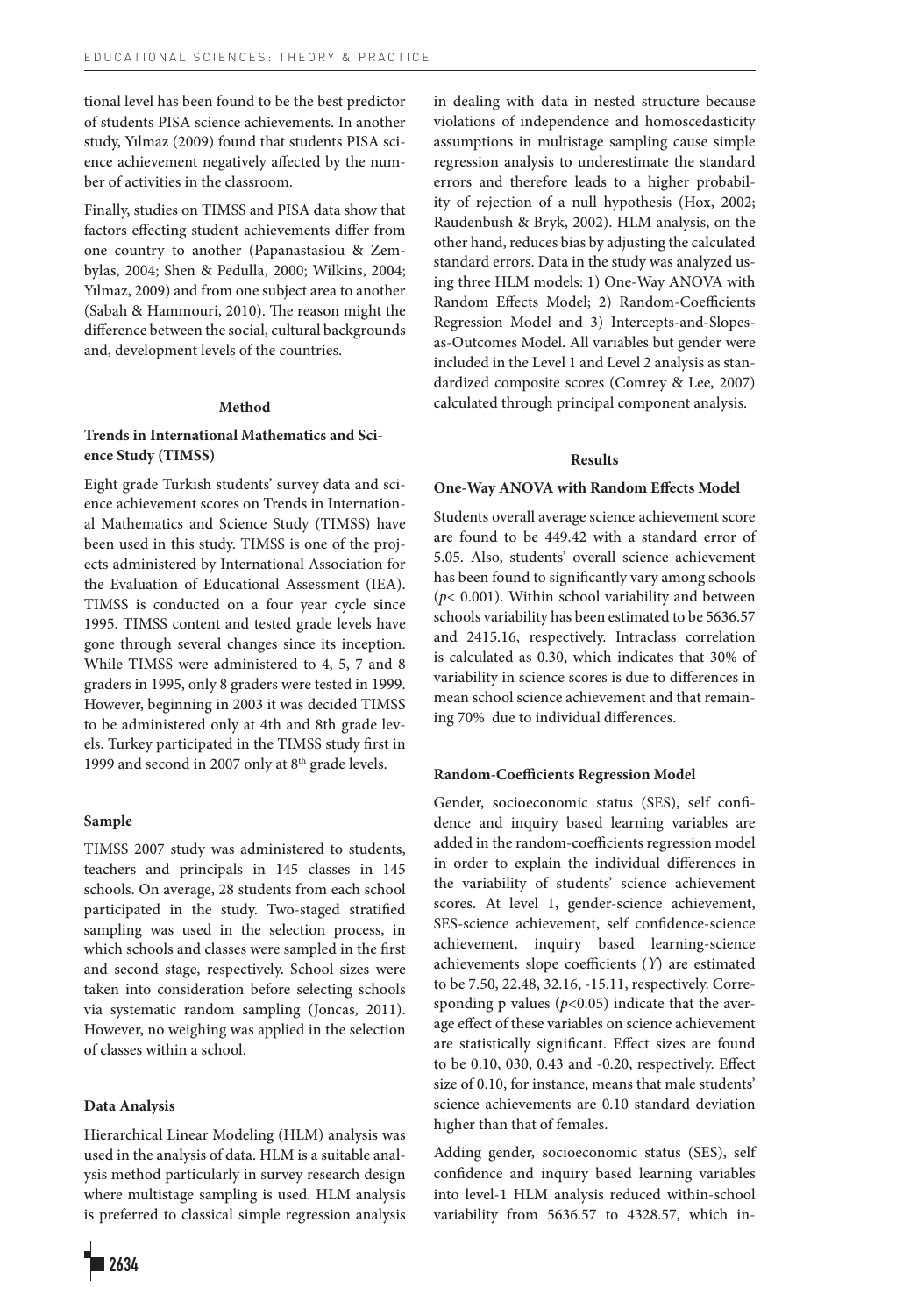dicates that these variables explain 23% within school variability in students' science scores. Level 2 HLM analysis results indicate that excluding SES (*p.*=0.063). The effect of all student level variables (i.e. gender, self confidence toward science, inquiry based learning) on science achievement significantly varies among schools.

### **Intercepts-and-Slopes-as-Outcomes Model**

In order to further explain the differences in school mean science achievements teacher experience, inquiry based teaching and computer access variables are added to the model. It is found that teacher experience and inquiry based teaching variables has a statistically significant effect on the adjusted school mean science achievements. Effect sizes of 0.02 and -0.14 for teacher experience and inquiry based teaching, respectively indicate that although teacher experiences has statistically significant effect on adjusted school mean science achievement the practical significance of this effect is minimal. Also, the effect size of -0.14 indicate that one standard deviation increase in the inquiry based teaching is related to a 0.14 standard deviation decrease in the adjusted school mean science achievement. Although computer access does not have a statistically significant effect on adjusted school mean science achievement, effect size of 0.21 indicates that its practical effect is noteworthy. Finally, adding teacher experience, inquiry based teaching and computer access variables into the model explains only 9% of between school variability.

## **Discussion**

The purpose of this study is to examine the effects of some of the changes such as student centered learning (i.e. inquiry science instruction), outfitting classrooms with latest technology and computers that the reform movement has brought about on students' TIMSS 2007 science achievements. HLM analysis results indicate that boys outperform girls with respect to science achievement. However, the relevant effect size suggests that even though the effect of gender on science achievement is statistically significant it is of little practical significance. Conversely, although computer access does not have a statistically significant its practical effect on adjusted school mean science achievement is noteworthy. This suggests that enhancing the availability of computers and other technological resources (i.e. internet access, electronic tablets, electronic books) in classrooms may positively influence students' science achievements.

The results of the hierarchical linear modeling (HLM) analysis indicate that while computer access positively influence students' science achievements, inquiry science instruction negatively influences students' science achievements. This may sound surprising at first but it is consistent with earlier research in Turkey and other countries (Berberoğlu et al., 2003; Ceylan & Berberoğlu, 2007; Lavonen & Laaksonen, 2009). One explanation for this negative effect is the scarcity of science teachers who are really prepared to teach science through inquiry (Berberoğlu et al.; Ceylan & Berberoğlu). Another reason may be the way inquiry items stated in TIMSS teacher and student surveys. Similar to PISA survey items (Lavonen & Laaksonen), the TIMSS items regarding inquiry based learning too are focused in the quantity of inquiry related activities not the quality. In the TIMSS survey, students, for instance, were asked to indicate the frequency level of inquiry science related activities such as experimentation, group work, providing explanations but not about their experiences and opinions about them.

Similar to earlier studies it is found that self confidence and socioeconomic status of students have been found to have both statistically and practically significant effect on science achievement (Shen & Pedulla, 2000; Leung, 2002). Shen and Pedulla, for instance, found that self confidence was positively related to science achievement within a country while the relationship was negative cross countries. The authors thought that the negative effect cross countries might be due to lower science and mathematics standards and expectations of students. Turkish students' low achievements on TIMSS (Şişman, Acat, Aypay, & Karadağ, 2011) suggests that educators and policy makers need to revisit the existing standards and their expectations of students so that the revised science standards are more congruent with that of developed countries and provide a better fit for the vision of 2023, the 100th anniversary of the foundation of Turkish Republic. In this regard, educators and policymakers need to set achievable science achievement goals on internationally exams and gradually increase achievement expectations of students.

Finally, one should be cautious about interpreting the findings of this study in regards to outcome of the reform. TIMSS 2007 was administered only two years after the major Turkish education reform. Two years is not enough to determine the real effects of the reform efforts. In order to evaluate the effects of the education reform initiated in 2005 more comprehensively and objectively, Turkish students' science and mathematics achievements on PISA 2010, TIMSS 2011 and other international exams need to be examined.